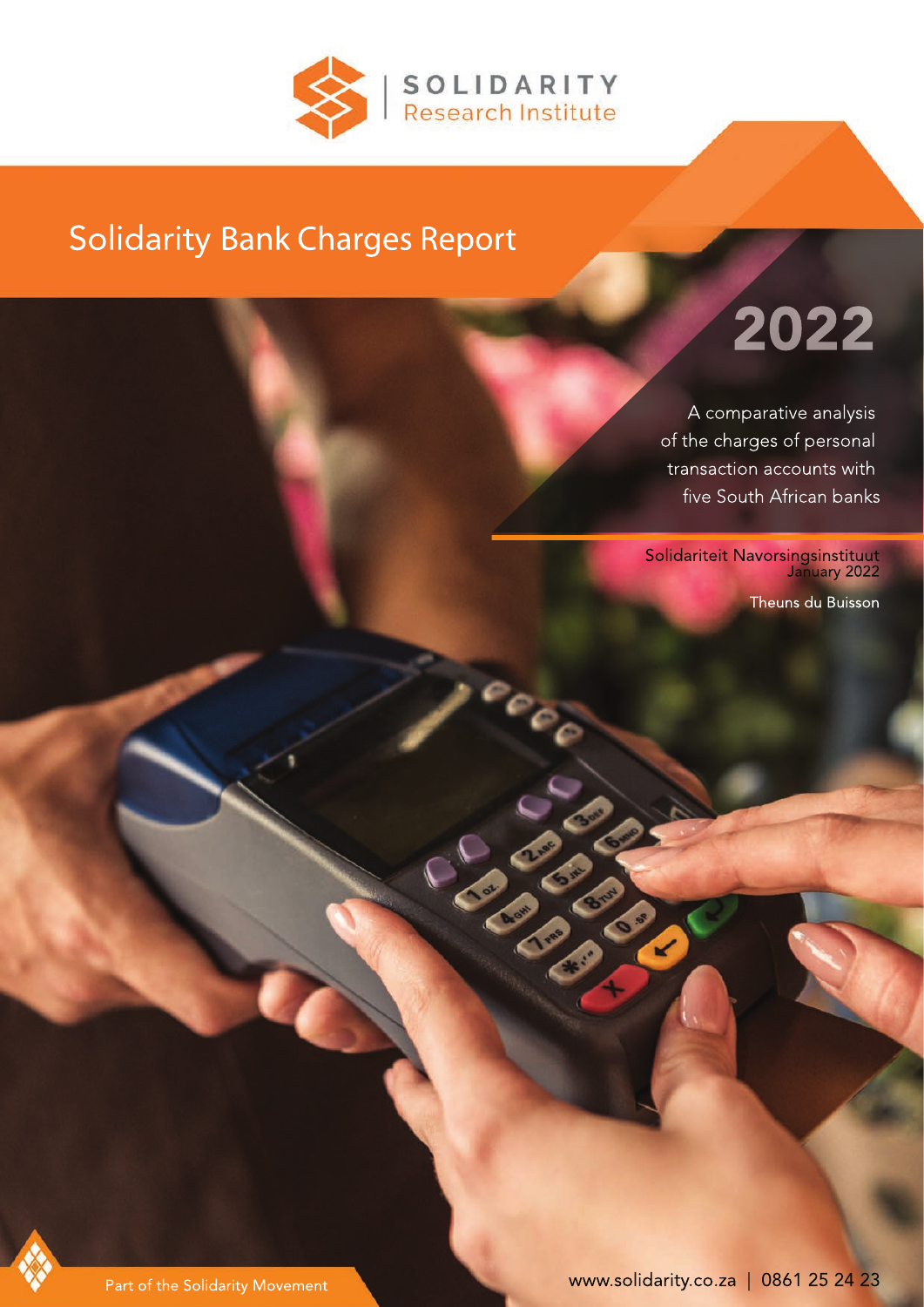*Dedicated to Paul Joubert*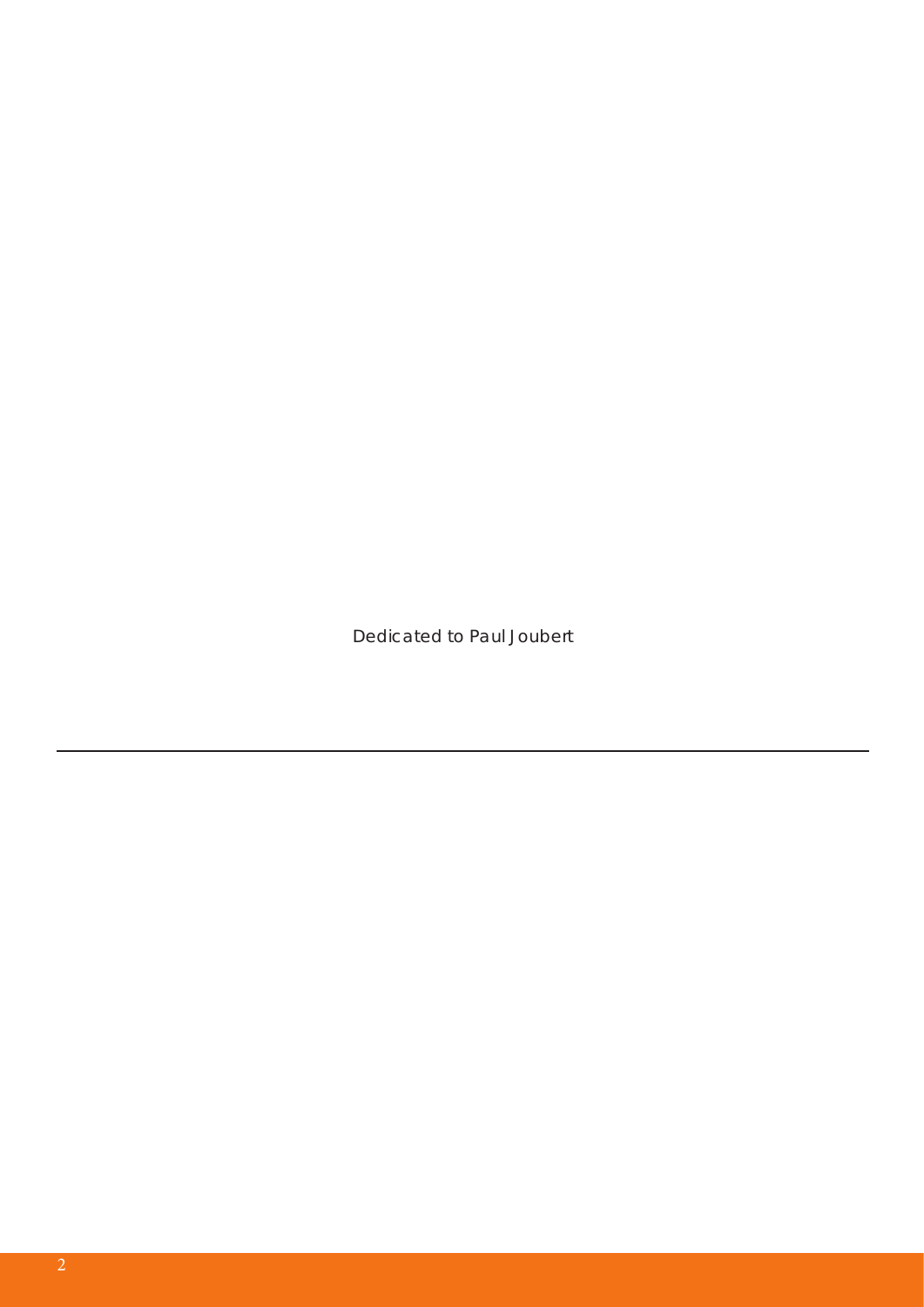#### INDEMNIFICATION

No part of this report is intended as official financial advice to any individual or group. Solidarity and/or related organisations or institutions accept no responsibility for the way any part of this report is used.

While everything possible has been done to accurately convey information provided by banks in their pricing literature, errors could have been made in transcribing and/or interpreting the data. Furthermore, banks regularly update their cost structures. Solidarity and/or related organisations or institutions do not guarantee the accuracy of the data and accept no responsibility for any consequences that may result from inaccurate data.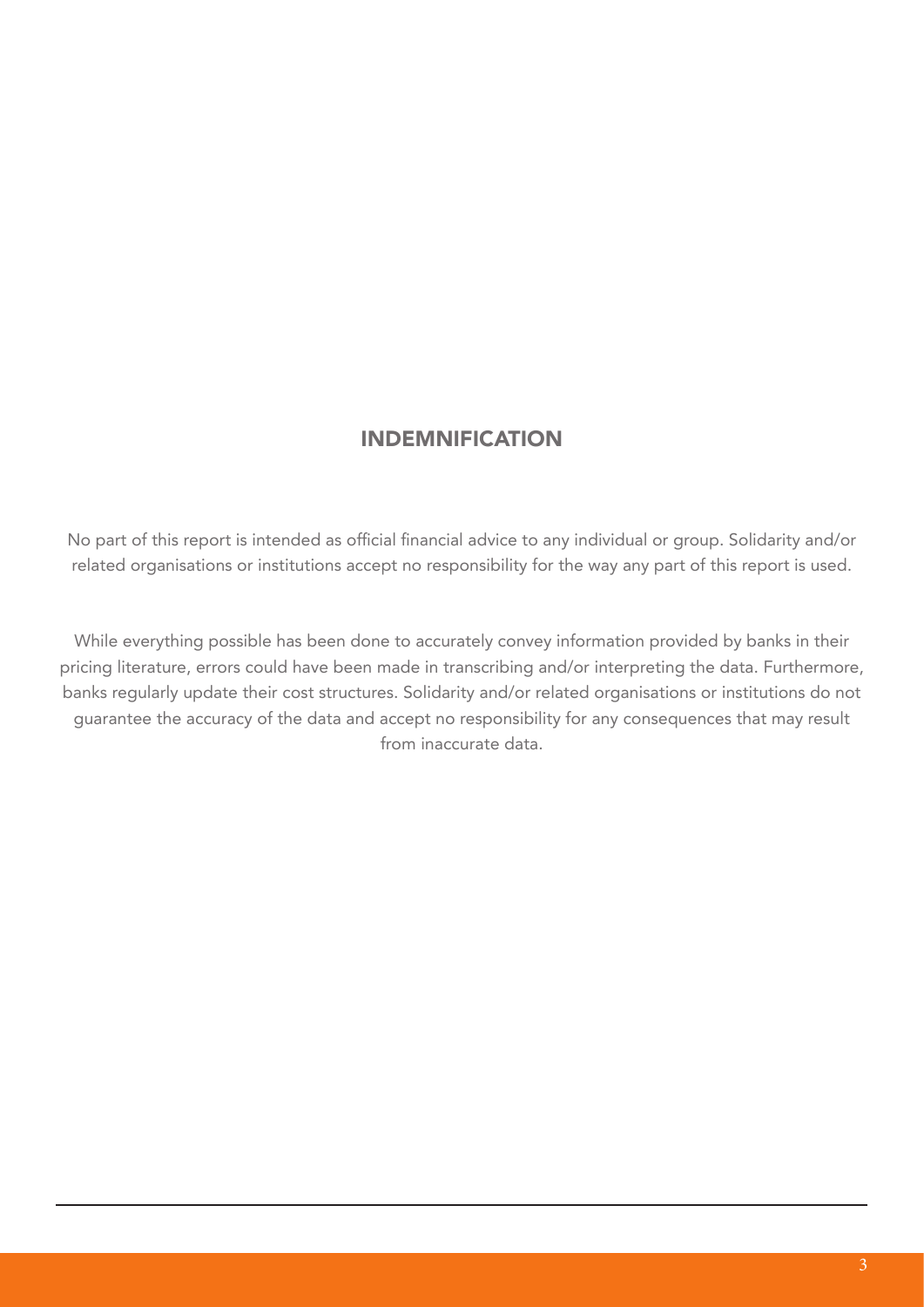## TABLE OF CONTENTS

| 1. |                                                                            |  |
|----|----------------------------------------------------------------------------|--|
| 2. |                                                                            |  |
| 3. | Exceptional costs such as Saswitch fees and immediate payments to accounts |  |
|    |                                                                            |  |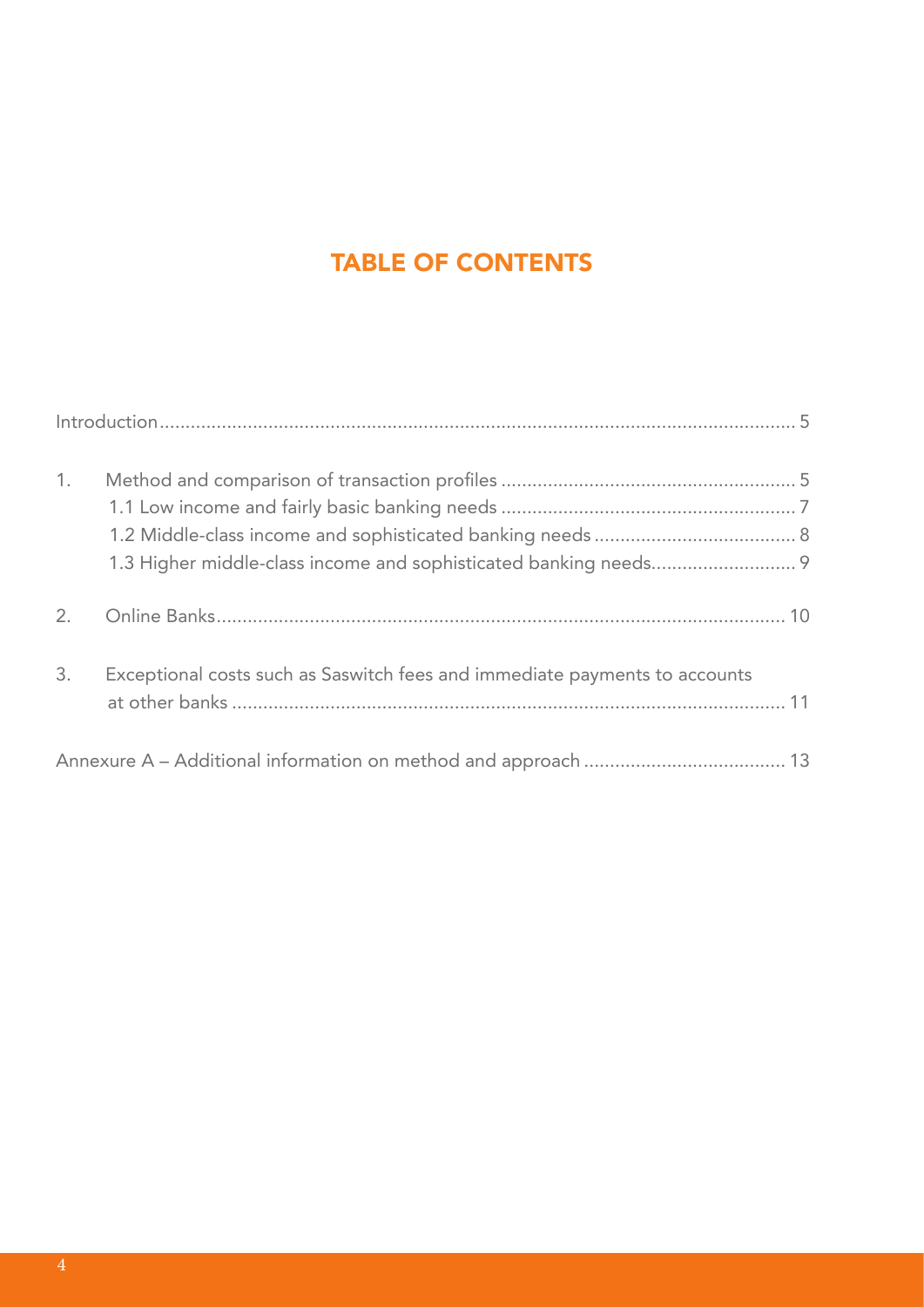### INTRODUCTION

This is the 12th bank charges report compiled by Solidarity. Owing to the Covid-19 pandemic, several banks have adjusted the dates on which their costs are made known and the periods of validity of such costs. So, for example, FNB's costs are now adjusted in the middle of the year, whereas other banks have decided to announce their costs for the new year only in December. For this reason it has been decided that Solidarity's bank charges report henceforth will be issued at the beginning of the year. This, therefore, is the 2022 report.

This report is not intended to comment on South African banks or to express criticism on bank charges. The objective is rather to give users an overview of the options regarding transaction accounts that the biggest banks in South Africa are offering them. It also is important to note that every consumer's needs are unique and that specific transactions quickly can change an individual's experience of a bank's cost structure.

As usual, the five banks making up the core of the bank charges report are: Absa, FNB, Standard Bank, Nedbank and Capitec.

Over the past couple of years, and particularly since last year, it has become clear that banks are competing increasingly in terms of costs. For this reason the difference among banks' costs for similar services has been shrinking. Also, banks are competing increasingly in terms of other added value, such as their loyalty programmes and agreements with merchants for discount and free products. Such extra added value is not discussed in this report.

This year's report also takes a look at the new online banks, namely Tymebank, Discovery Bank, Spot Money and Bank Zero. Because the services offered by these banks are rather limited it would be unfair to compare them with the traditional banks.

#### 1. Method and comparison of transaction profiles

Solidarity's annual bank charges report gives an analysis only of ordinary transaction profiles – accounts that are available to any member of the public. This means that accounts for the youth, students, the aged and specific faith groups and private bank accounts are not covered. The report also does not include accounts specifying minimum or maximum monthly income, unless it is the only one in the category offered by a specific bank. Some accounts that do not cover full banking services, for example not allowing debit orders, have been excluded. The costs of credit facilities – in the form of credit cards, overdraft facilities, vehicle financing, home loans and personal loans – therefore are also not covered by the report. In the case of some of the bundled accounts aimed at the higher-income groups, such services, or discount on them, have been included in the package. Consumers therefore should ensure that they know what they are paying for and should try to get the best value from their packages.

The transaction profiles for this year have been adapted compared to previous profiles so as to reflect changing consumer trends. The profiles contain fewer cash transactions and more debit orders than in the past, and transactions that have been replaced completely by banks' online services, such as balance enquiries, have been removed. To reflect the cheapest possible transaction options, messages to beneficiaries have been adapted to reflect email notifications instead of SMSs, because the former usually are free of charge.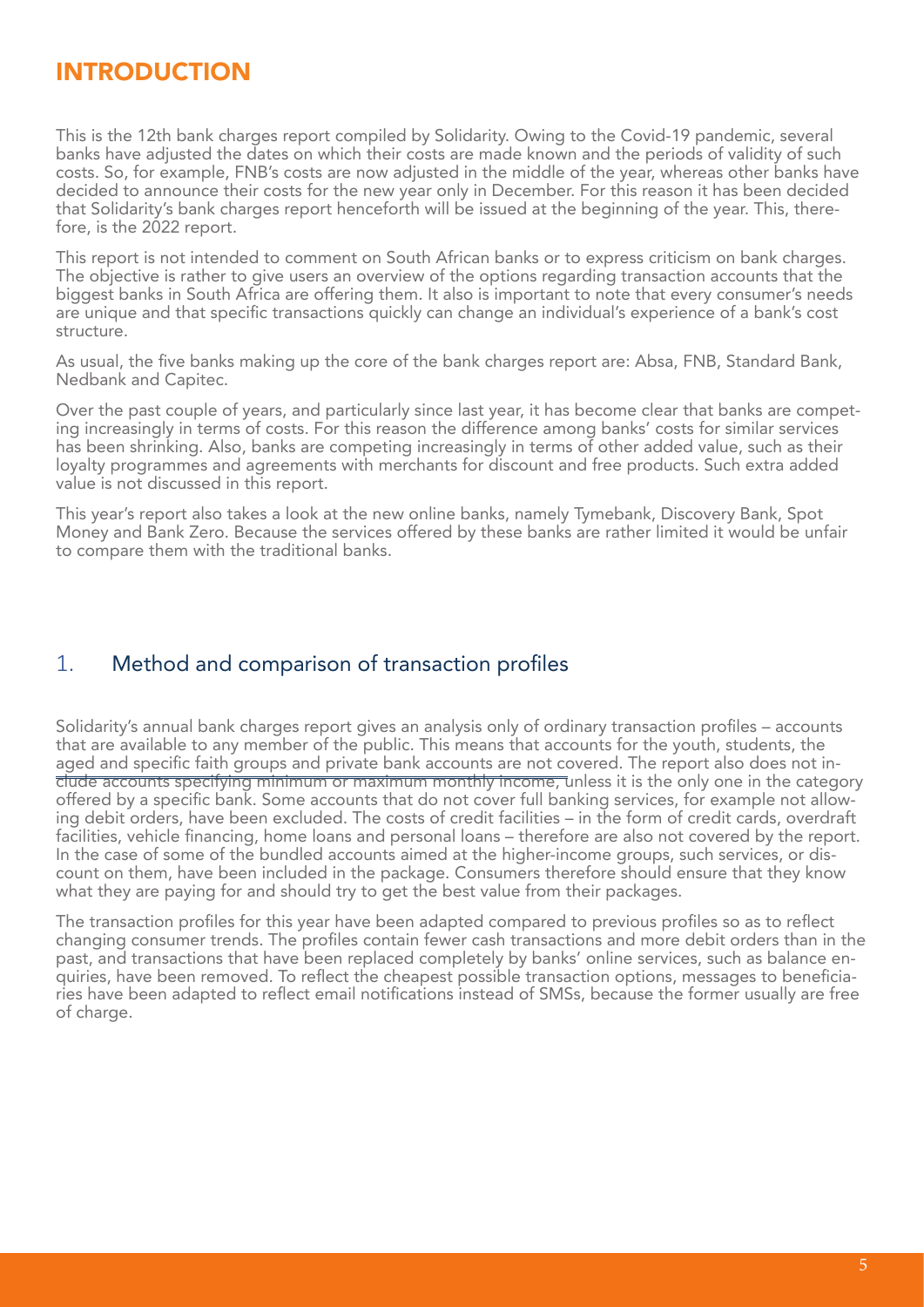|                                     | 12             | 17             | 25             | 30             |
|-------------------------------------|----------------|----------------|----------------|----------------|
|                                     | transactions   | transactions   | transactions   | transactions   |
| Monthly administration fees         |                |                |                |                |
| Send money under R500               | $\overline{2}$ | $\overline{2}$ | $\overline{2}$ | 4              |
| Withdraw cash at point of sale      |                |                |                |                |
| Withdraw at own ATM (R500)          | $\Omega$       |                |                |                |
| Withdraw at own ATM (R1 000)        | 0              | $\Omega$       |                |                |
| Withdraw at own ATM (R1 500)        | $\Omega$       | $\Omega$       |                |                |
| Balance enquiry at own ATM          |                |                |                |                |
| SMS subscription                    |                |                |                |                |
| <b>SMS</b> notification             | 12             | 17             | 25             | 30             |
| Buy prepaid airtime                 |                | $\overline{2}$ | $\overline{2}$ | 2              |
| Internet bank payment               | 3              | 5              | 6              | $\overline{7}$ |
| <b>Beneficiary SMS notification</b> | $\overline{2}$ | 3              | 5              | 6              |
| Scheduled payment (internal)        |                |                |                | 1              |
| Scheduled payment (external)        |                |                |                | 1              |
| Debit order (internal)              |                |                | $\overline{2}$ | $\overline{2}$ |
| Debit order (external)              | $\overline{2}$ | 3              | 6              | 8              |

While some banks have prescribed income levels for different accounts, the user profiles are not compiled according to income level but according to the number of transactions for every profile. The number of transactions that every user conducts in a given month should correspond with income levels – lower-cost bank accounts therefore are used for low transaction profiles and higher-cost accounts for higher profiles. Although it is estimated to be the most cost-effective account for the suggested category, every user's needs are unique and there may be exceptions to this guideline.

As in the past, the transaction accounts have been compiled based on guidelines that correspond with the hints for saving given by banks on their websites and in promotion material. These guidelines include:

- few cash withdrawals, no cash deposits;
- little or no cash at ATMs, preferably at shop counters;
- no physical visits to branches use internet banking services instead;
- where purchases are made, such as buying airtime, it is done via online platforms;
- using SMS notifications of activities on the bank account and email notifications to receivers of payments, where these are used.

This is followed by a comparison of the monthly bank charges of users with different user profiles, at different banks and with a transaction account that is most suitable for the profile. The accounts and options covered in the report have been split into the three categories given below. These three categories are the same as the categories used in last year's report, but with adjustments to the transactions.

- 1. Accounts marketed to people with a low income and fairly basic banking needs (profiles with 12 and 17 transactions per month).
- 2. Accounts marketed to people with a middle-class income and sophisticated banking needs (pro files with 25 transactions per month).
- 3. Accounts marketed to people with a higher middle-class income and sophisticated banking needs (profiles with 30 transactions per month).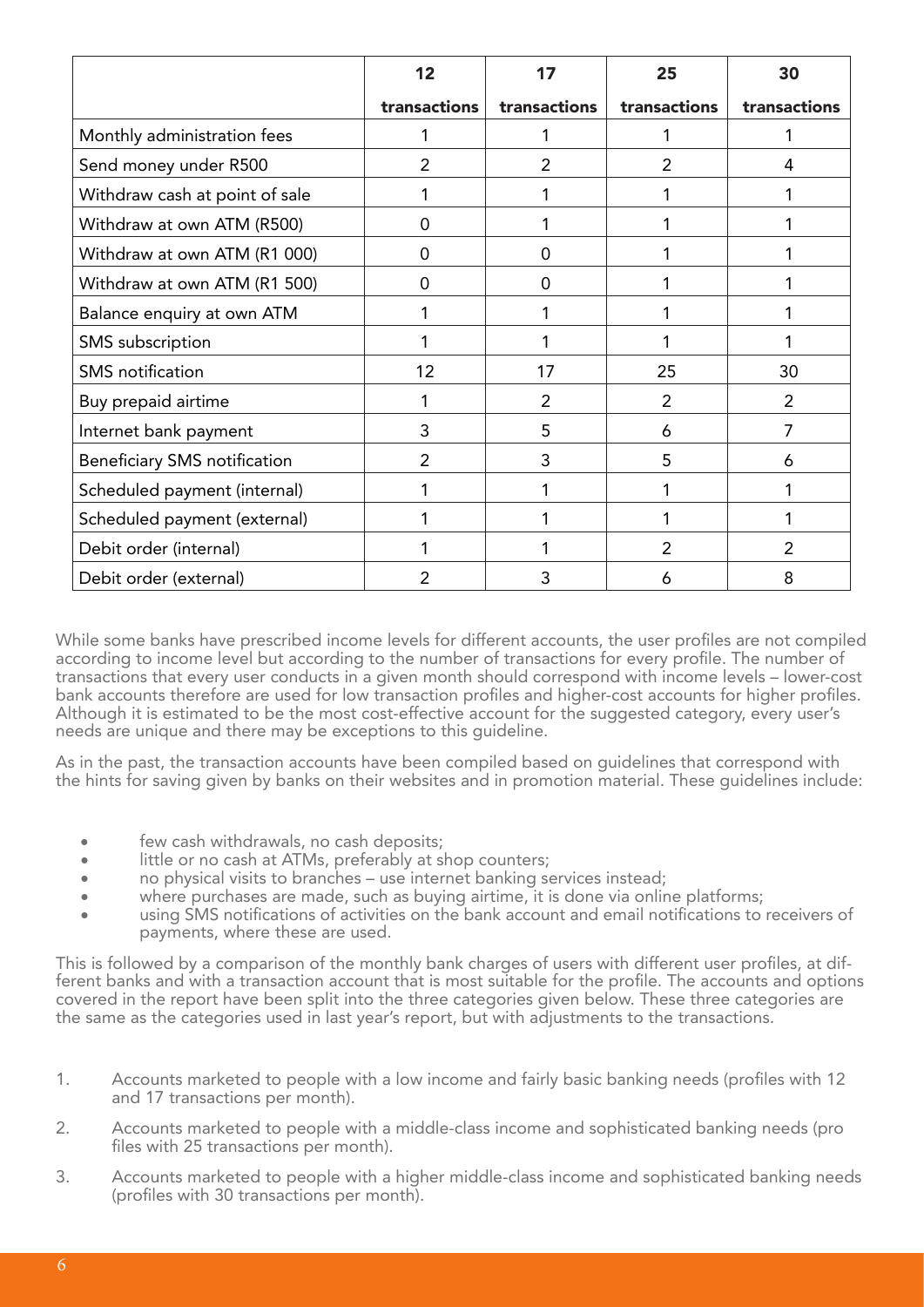A graphic summary of the various categories is given below, together with a more detailed analysis of the options in the various categories.



#### 1.1 Low income and fairly basic banking needs

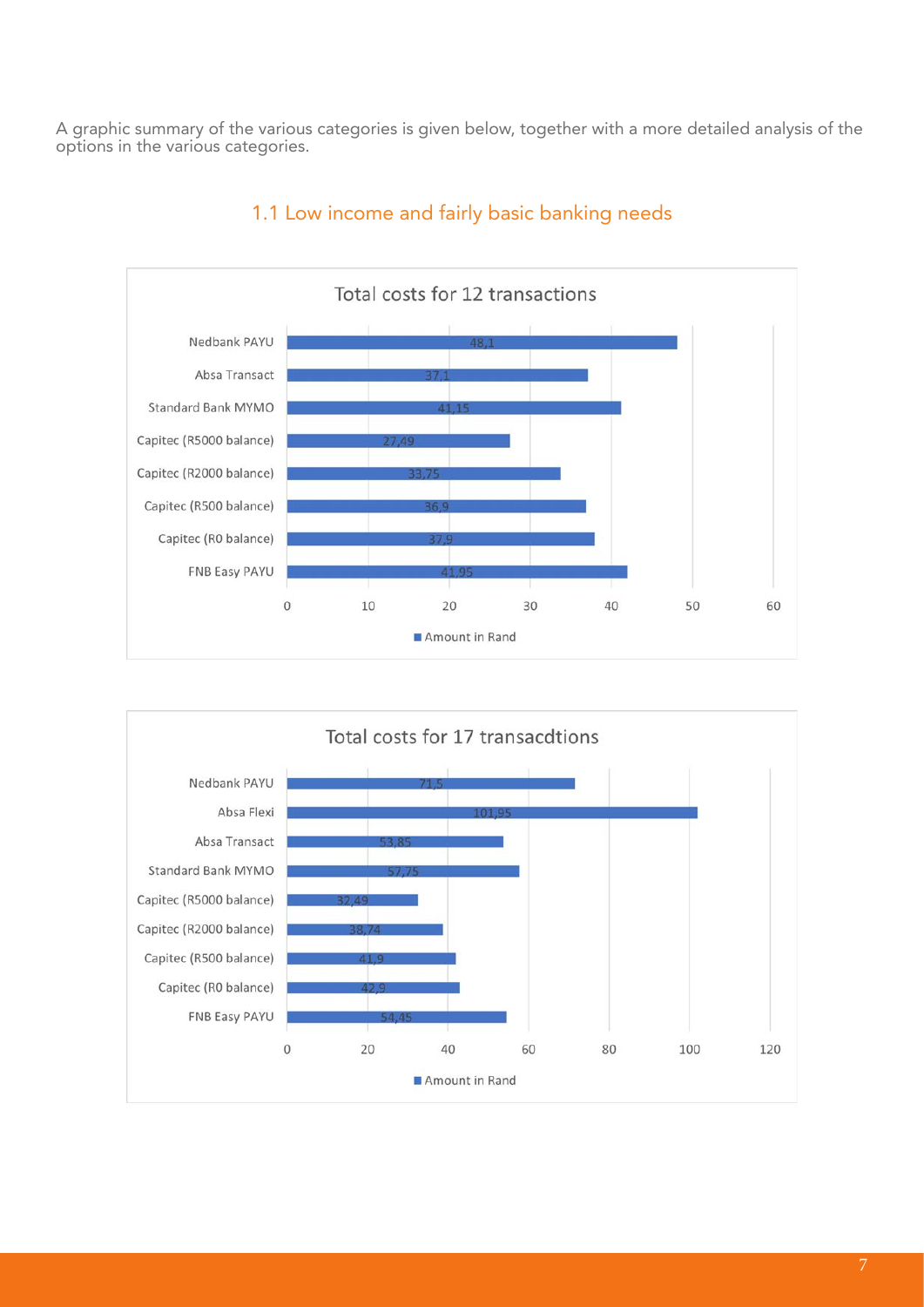There is fierce competition in this category, notably between Absa and Capitec, who each may be declared the winner, depending on the angle from which costs are viewed.

In this category, the Absa Transact account is the winner when 12 transactions are conducted, with a total cost of R37,10 as against Capitec's R37,90. One should, however, note that Absa is ousted when more transactions are conducted. Using the 17-transaction profile, total costs increase to R53,85. Even more importantly, Absa automatically upgrades one's account to a Flexi account when regular income exceeds R5 000 per month. When this happens, costs almost double to R101,95.

When viewing the 17-transaction profile, Capitec is the indisputable winner, with a total fee of R41,90. Capitec, furthermore, is the only bank that offers interest on transaction accounts. For Capitec's accounts the monthly interest has been calculated according to a balance of R500, R2 000 and R5 000. If a balance of R5 000 is maintained, monthly interest amounts to R10,41. This is significant as part of the cost profile, but this money could grow by much more than 2,5% in other products. However, for a transaction account this is not to be sneezed at.

Although Nedbank has the highest fees for both transaction lists, it is noteworthy that this bank charges no monthly fees. FNB also has such an account, the FNB Easy Zero account, but as with Nedbank's PAYU account, individual transaction costs are high, so the more competitive FNB Easy PAYU account has been used.

#### 1.2 Middle-class income and sophisticated banking needs

The transaction profile with 25 transactions per month has been used for this comparison.

This category contains the banks' flagship accounts – the accounts they market to the core customer base. With the exclusion of Capitec, the accounts in this category all qualify for the banks' respective loyalty programmes. These programmes were discussed in last year's report, and since then almost all banks have been vigorously improving their loyalty programmes to be more competitive. Although Capitec does not offer such an extensive loyalty programme, this bank has been included because it has a considerable number of clients in this consumer group. Apart from bank charges there are many other benefits to be considered by consumers, such as linked credit cards, discount for spouses and access to airport lounges.

Regardless of how accounts in this category are judged, FNB's Aspire Current account comes out tops as the cheapest account. Since last year's report was compiled, FNB has notably expanded its list of free transactions on its bundled accounts. Not only did the accounts get new names, but they also have been improved drastically. For the Aspire Current account one pays R99 per month. And if our list of transactions is used, this is the total cost of this account. All transactions on our list are included in the monthly fee of R99.

Second place is debatable, because Capitec, purely on costs, is the winner with an amount of R102,60. However, if added value such as reward programmes is viewed as a requirement in this category, second place is taken by Standard Bank with an amount of R129,40. This is R30,40 more than the winner.

While FNB is considerably cheaper than its nearest rival, competition still is relatively keen. Fixed monthly fees for all the banks are more or less the same, with a difference of R16 between the lowest (FNB) and the highest (Nedbank). Even more noteworthy, FNB also offers best value for money by offering more free transactions than any other account.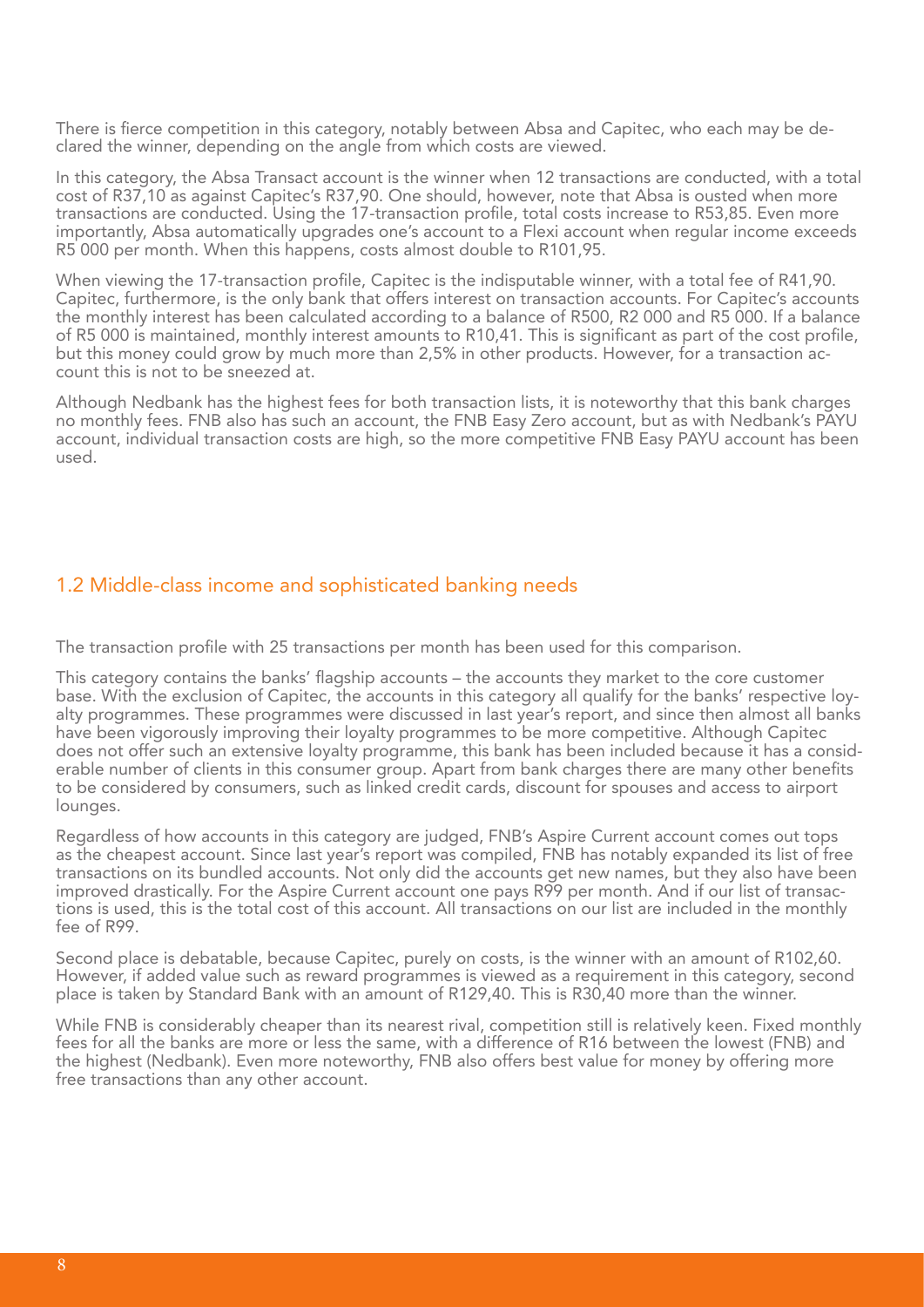

#### 1.3 Higher middle-class income and sophisticated banking needs

The user profile with 30 transactions per month has been used for this comparison. Accounts in this category are much more focused on added value and reward programmes than purely on costs. The aim of our report, however, is to compare costs, and consumers are encouraged to make sure the added value justifies the extra costs.

While costs probably are not the main consideration for users in this category, it could nevertheless be useful to bear this in mind before considering other factors. Other considerations are things such as how busy is the bank if one has to visit branches often, services such as 24-hour access to bankers, and the reward programme. Additional factors include access to airport lounges, linked credit cards and home loans, as well as discount for married couples.

If the accounts are judged purely on the grounds of costs, FNB is cheapest, closely followed by Absa, with total costs of R236 and R243,50, respectively. Nedbank and Standard Bank are slightly more expensive, with total costs of R267 and R265,60, respectively.

It is clear that competition in this category has also increased, with the difference between the costliest and the cheapest package amounting to a difference of less than 10% of total costs.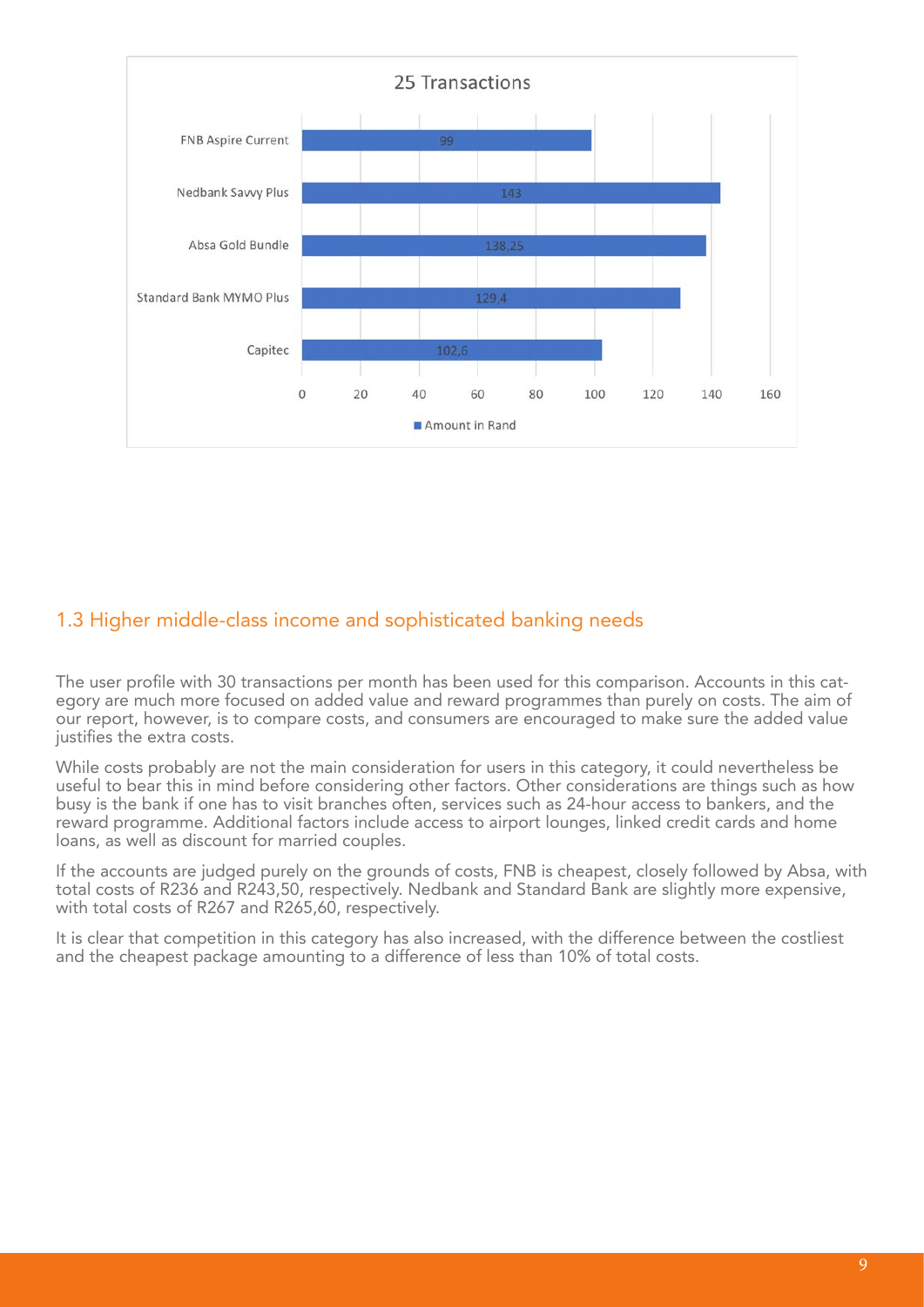

#### 2. Online Banks

Over the last couple of years, South Africa has experienced considerable reforms in the banking sector. Firstly, Capitec with its low-cost approach has been offering banking services to more South Africans than ever before. This competition, together with online banking services and new services such as cash withdrawal and deposits at shop counters, has resulted in lower costs in general.

Apart from these changes in the traditional banking sector, various new providers of banking services have entered the market. They are Spot Money, Bank Zero, Tyme Bank and Discovery Bank. These banks are online only, with no branches to visit. They also do not have large numbers of ATMs, with substantially fewer staff members than the traditional banks. This, in turn, should limit their costs to the consumer. For these banks we have used the same list of transactions as for the 25-transaction profile, except that ATM withdrawals have replaced transactions at the counters of participating retailers.

Spot Money does offer banking services, but it is focusing more on encouraging cash-free transactions. For example, it does not offer debit orders. Spot Money also has strict transaction limits, for example 50 transactions or transactions to the value of R3 000 per day, after which significant charges are levied on these otherwise cheap accounts. For this reason, Spot Money has not been included in the comparison.

Discovery Bank offers several packages, but the cheapest one, the Gold Suite, has been used for this comparison. The monthly fee of R90, or R125 if Vitality Money is included, also is relatively comparable with the account fees of the traditional banks' middle-class income accounts. This gives one access to Discovery's reward programme, which is aimed at rewarding one for "good behaviour". The main benefits accompanying Discovery's general Vitality programme therefore are not free, and consumers have to decide whether it is worth their while.

What is free, though, is immediate discount at outlets such as Shell, BP, several airlines, Virgin Active, Planet Fitness, Woolworths, Pick n Pay, Clicks and Dis-Chem. The R90, as against the other online banks' low comparative costs of R21,50 and R25 for our list of transactions, therefore should not simply at first glance be viewed as exorbitant. It still is lower than at any of the traditional banks, especially seeing that all the transactions on our list are included in the monthly fee of R90.

Tyme Bank and Bank Zero are following a purely "what you see is what you get" approach. Neither of them charges any monthly fees and all transactions that would be charged at traditional banks, such as an email message as proof of payment to the beneficiary, are free of charge at these banks. Other services such as purchasing airtime also are free at these banks. For free withdrawals at Tyme Bank, one first has to get a code on the app, otherwise the fee is R3 regardless of the amount.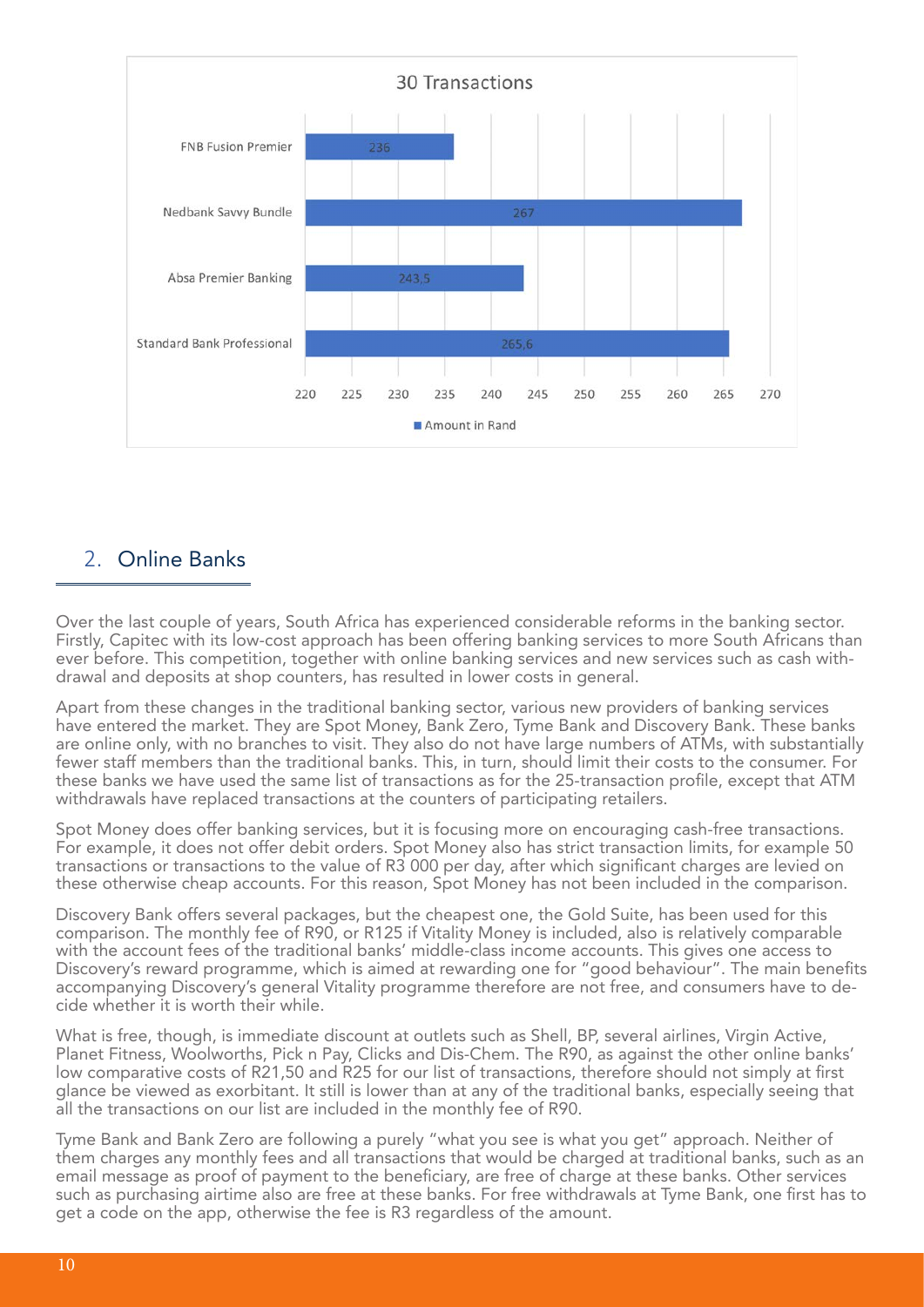

#### 3. Exceptional costs such as Saswitch fees and immediate payments to accounts at other banks

For this comparison, the accounts marketed to the banks' core customer base have been used. These may vary from one account to the next. Because these are transactions that are not conducted regularly by everybody, but do show notable differences between banks, it has been decided to include them in a separate section of the report. Some accounts offer one or two free withdrawals per month at ATMs of other banks, but this applies only to their more expensive bundled accounts. Discovery Gold allows four free ATM withdrawals per month.

| <b>Saswitch fees</b> | <b>R500</b> | <b>R1 000</b> | <b>R2 000</b> |
|----------------------|-------------|---------------|---------------|
| Capitec              | 9,75        | 9,75          | 19,5          |
| Absa                 | 23,5        | 35            | 58            |
| Nedbank              | 22,5        | 34            | 57            |
| <b>Standard Bank</b> | 11          | 22            | 44            |
| <b>FNB</b>           | 22          | 33            | 55            |
| Tyme Bank            | 10          | 10            | 20            |
| <b>Bank Zero</b>     | 9           | 9             | 18            |
| Discovery Gold       | 12          | 19,5          | 34,5          |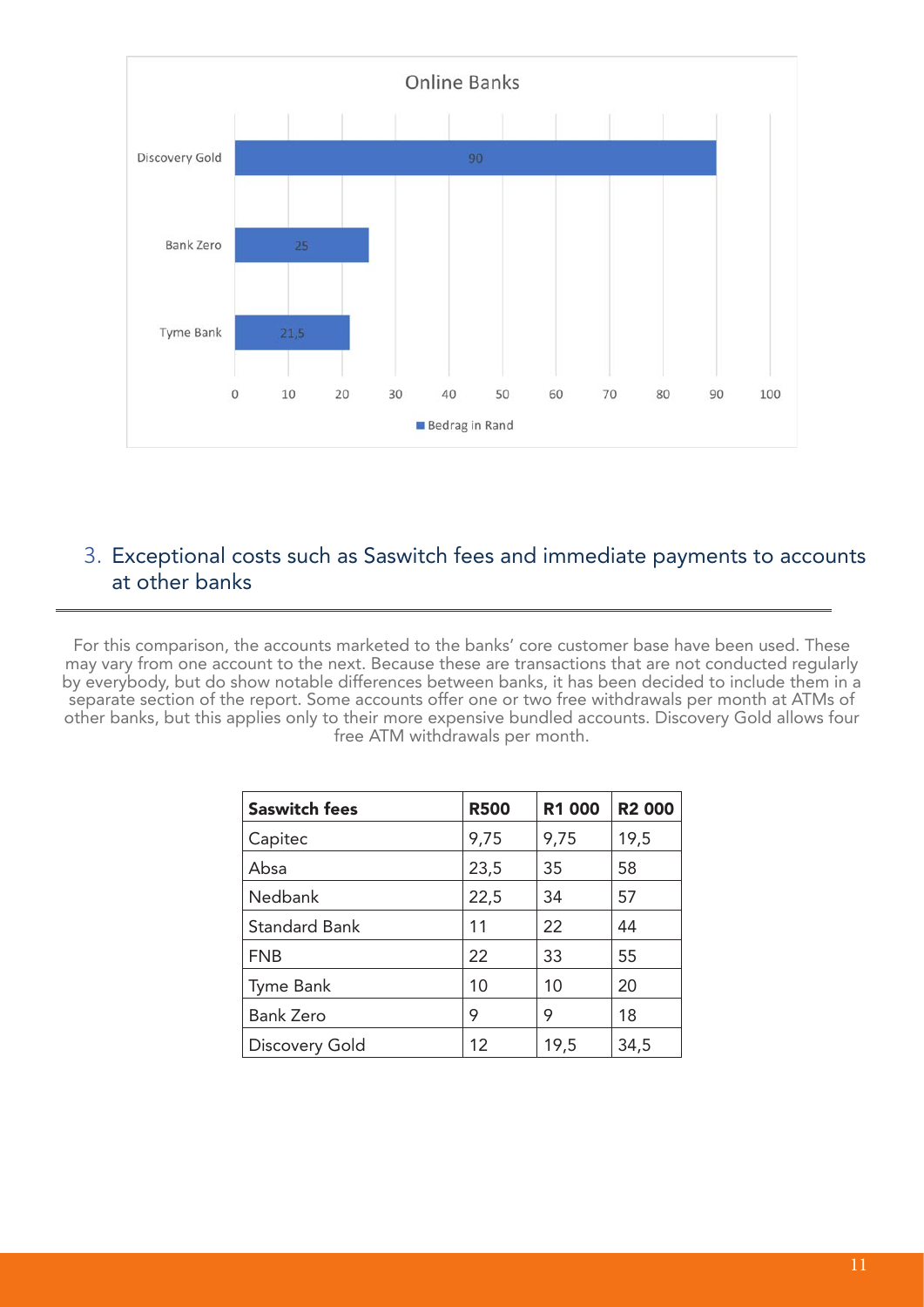| <b>Immediate</b><br>payment | <b>R500</b> | <b>R2 000</b> | <b>R5 000</b> |
|-----------------------------|-------------|---------------|---------------|
| Capitec                     | 7,5         | 7,5           | 7,5           |
| Absa                        | 10          | 49            | 49            |
| <b>Standard Bank</b>        | 10          | 50            | 50            |
| Nedbank                     | 10          | 10            | 49            |
| <b>FNB</b>                  | 45          | 45            | 45            |
| Tyme Bank                   | 7           | 14            | 35            |
| <b>Bank Zero</b>            | 8,5         | 8,5           | 8,5           |
| Discovery Gold              | 10          | 10            | 10            |